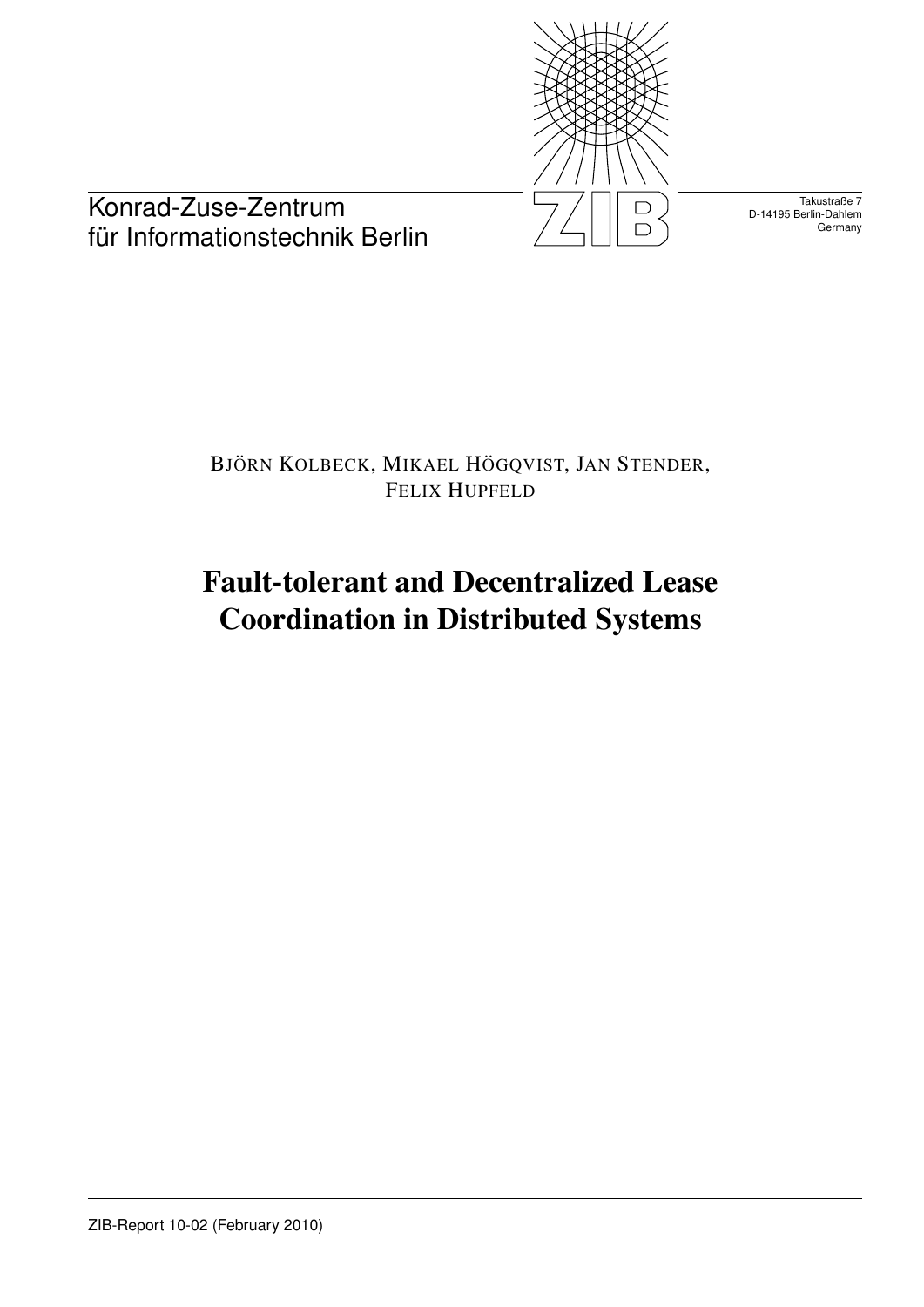# Fault-tolerant and decentralized lease coordination for distributed systems

Björn Kolbeck, Mikael Högqvist, Jan Stender, Felix Hupfeld

#### Abstract

Applications which need exclusive access to a shared resource in distributed systems require a fault-tolerant and scalable mechanism to coordinate this exclusive access. Examples of such applications include distributed file systems and master/slave data replication.

We present Flease, an algorithm for decentralized and fault-tolerant lease coordination in distributed systems. Our algorithm allows the processes competing for a resource to coordinate exclusive access through leases among themselves without a central component. The resulting system easily scales with an increasing number of nodes and resources. We prove that Flease ensures exclusive access, i.e. guarantees that there is at most one valid lease at any time.

## 1 Introduction

A broad range of applications require exclusive access to a shared resource in a distributed system. A resource could be a file, a hard disk block or an exclusive master role: Replicated file systems [1, 20, 21] have to ensure consistency of a file's replicas; shared-disk file systems [18, 19] must coordinate concurrent writes to the same disk block and master/slave replication need a single master which orders updates. The last example is particularly interesting as it is often used to simplify the design of distributed systems [16]. For these applications we need a mechanism to arbitrate which node gets access, i.e. who becomes the temporary owner of a resource. Such an mechanism must be:

fault tolerant. If the owner of a resource crashes or is disconnected another node should be able to become the new owner. Likewise, the mechanism itself must not introduce a single point of failure to the system.

scalable. The mechanism must be able to automatically scale with number of nodes and resources. This explicitly excludes any manual partitioning of the system into smaller cells, we expect the mechanism to grow with the number of nodes. Regarding the number of resources, this means that we don't want to artificially group resources into larger units. The resources should be as finegrained as necessary to avoid contention and to distribute the workload across many machines.

Leases [10] are a mechanism to coordinate exclusive access which meets our requirements. Leases are fault-tolerant locks that grant exclusive access to a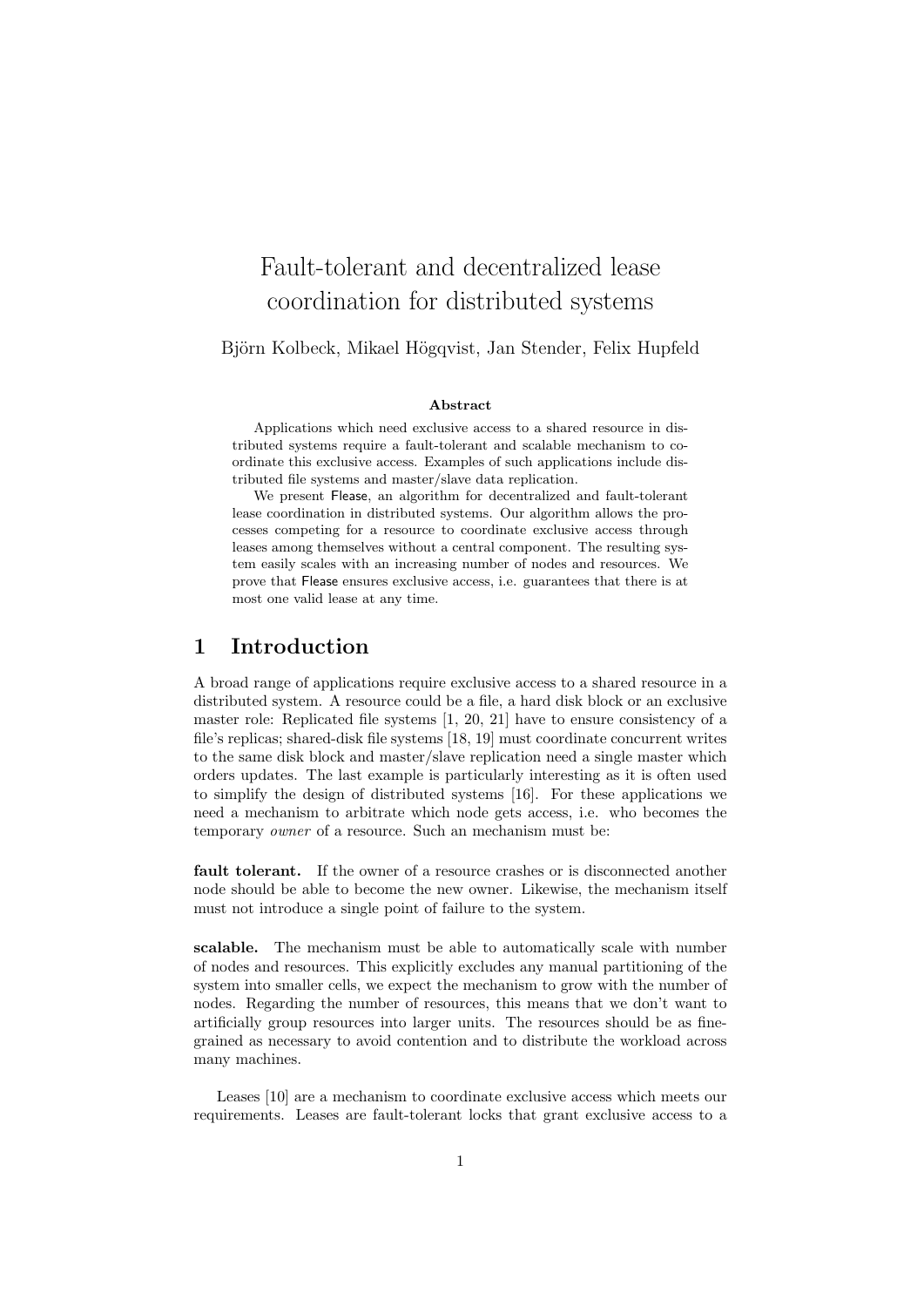resource for a limited pre-defined time span. If the process holding a lease crashes, the resource becomes automatically available again as soon as the lease expires. There is no need for complex failure detectors, the lease time-out serves as an intrinsic failure detector based on real-time clocks available in all modern computers.

We present Flease, an algorithm for decentralized, fault-tolerant lease coordination. Flease is built on top of a quorum-based distributed register [2] derived from Paxos [12] and can tolerate message loss and the failure of a minority of the participants. In contrast to the regular Paxos algorithm, our algorithm allows processes to recover without using persistent state. As a fully decentralized algorithm, Flease can coordinate a large number of fine-granular leases. Since the nodes competing for the resource coordinate the leases among themselves, Flease easily scales with the size of the system.

We continue the paper with an overview of related work on algorithms for distributed lease coordination for various system models and centralized lock services used in practical systems. We start the description of Flease with a review of its underlying round-based register. We then construct a basic version of Flease that does not include lease renewal and assumes perfectly synchronized clocks. We further refine the algorithm to allows lease renewals. Finally, we presents the full Flease algorithm for processes with loosely synchronized clocks and illustrate how processes can recover without persistent state.

# 2 Related Work

Algorithms for distributed lease coordination have been developed and studied for various system models.

Chockler and Malkhi [6] presented a fault-tolerant algorithm for timed asynchronous systems with shared memory. They specifically designed their algorithm for SAN-based file systems in which a shared memory is present. This model is not applicable to shared-nothing architectures as used e.g. in distributed file systems exploiting commodity hardware.

A leader election algorithm for the timed asynchronous model is also presented by Fetzer et al. in [7]. This algorithm implements a leader election with expiration time which is basically a lease. The algorithm is not fault-tolerant and does not consider processes which recover after a crash.

An algorithm for truly asynchronous system was presented by Boichat et al. [3]. However, due to the lack of time in asynchronous systems, their leases approach works with logical time. This means that their variation of leases do not guarantee exclusive access at a point in time. Rather, the goal of their leases is to speed up the execution of algorithms in asynchronous systems by reducing concurrency through a coordinator role. In a more general context, Lampson [15] argued that consensus with Paxos can be made more efficient by using a single master elected with a lease.

Flease is a simplified version of FaTLease [11] which uses regular consensus with Paxos to agree on a lease owner. A scheme with instances similar to Multipaxos [17] is used for continuous lease coordination. This results in a far more complex algorithm compared to Flease. Distinguished renew-instances in FaTLease ensure that a lease can be renewed by the owner even when other processes try to acquire the lease.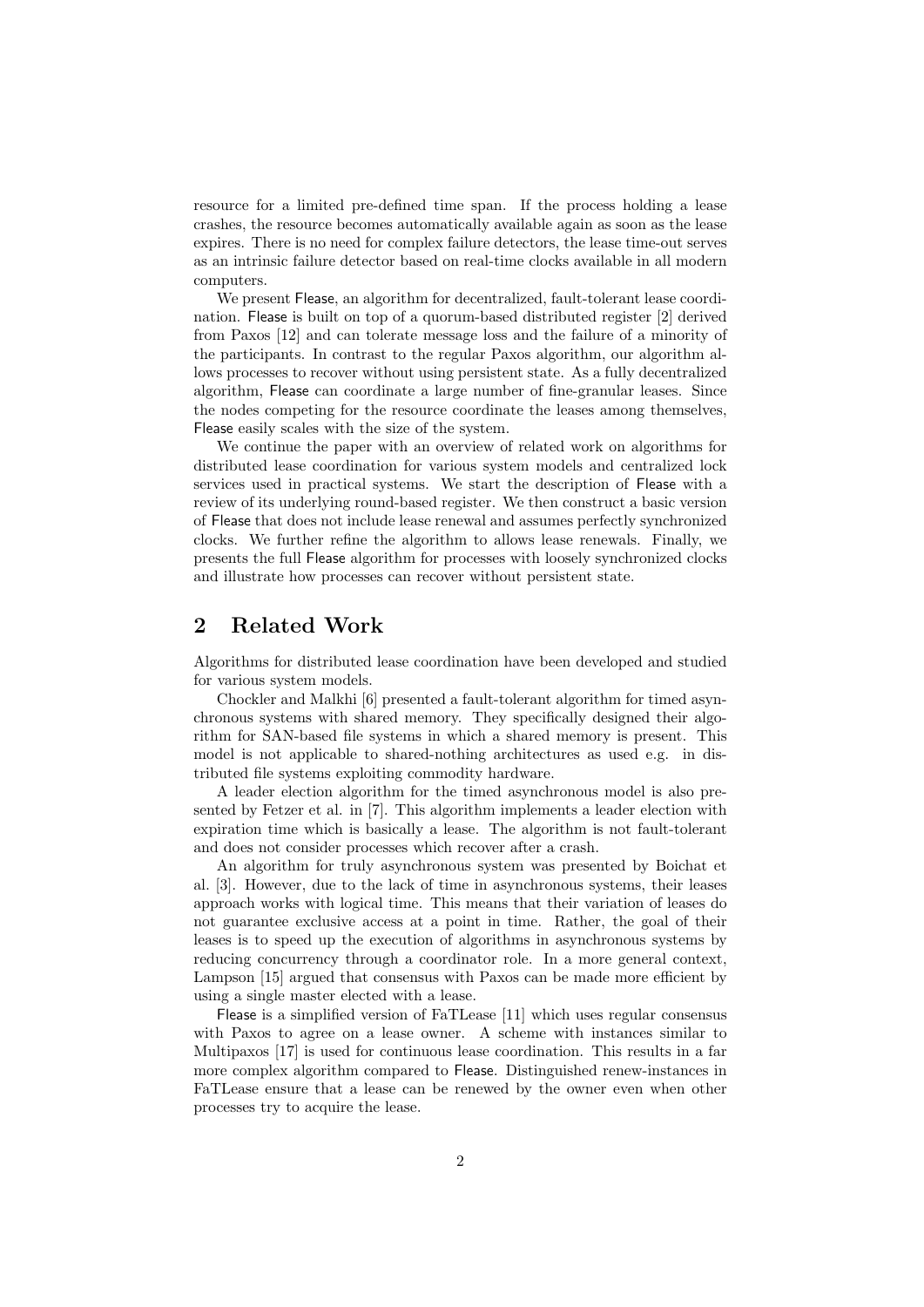Another option for lease coordination is a central lock service. This central service, however, doesn't meet our requirements as it does not scale with the number of resources in the system. The number of leases the lock service can handle limits the size of the system and the granularity of the resources. In practice, this approach is widely used at the cost of having very coarse-grained resources [16].

The most prominent example is Google's Chubby lock service [4, 5] which is implemented using Paxos to replicate the lease database. Chubby is used by other services at Google, e.g. for master election in the Google File System (GFS) [9]. For file replication, the WheelFS [20] authors suggest to use a central lock service for master-leases. The Frangipani [21] file system design included a Paxos-replicated configuration service which issues locks to partition-masters, similar to Chubby. Farsite [1], a distributed peer-to-peer file system, uses leases for data and metdata access. To avoid contention on metdata entries, each field of a metadata record has its own lease [8].

The Paxos algorithm [12, 13, 14] is a well studied algorithm that implements consensus in the timed asynchronous system model. Due to its simplicity in design and direct applicability to real-world systems it is widely used. The Paxos algorithm relies on a quorum approach and is consequently able to tolerate failure of a minority (up to  $\lceil \frac{n+1}{2} \rceil$  out of n processes) processes. It is also able to tolerate message loss and delay. The algorithm works in two phases in which a proposer exchanges messages with all other processes in the system. During each phase, all processes have to write their state to stable storage. The requirement of persistent storage adds extra latency to the system that can be significant. For the Flease algorithm we use the abstraction of a round-based register which was derived from Paxos in a modularized deconstruction by Boichat et. al [2].

# 3 The Flease Algorithm

The main building block of Flease is a round-based register derived from Paxos [2]. It has the same properties as Paxos regarding process failures and message loss but assumes processes to be crash-stop as it lacks persistent storage. The register implements a shared read-modify-write variable in a distributed system which arbitrates concurrent accesses. The semantics of the register resembles that of a microprocessor's test-and-set operation.

Flease stores the currently valid lease in the register. If a process wants to acquire the lease or wants to find out which process holds the lease, it starts by reading the register's value. If the register is empty or the lease stored in the register has expired, the process creates a new lease and stores it in the register. The currently valid lease, or the newly created lease, is returned as the result.

We start the presentation with this basic algorithm. The basic version assumes perfectly synchronized clocks and does not allow leases to be renewed. In a refined version we include lease renewal. For the final version we take care of loosely synchronized clocks. Finally, we describe how the crash-stop register can be turned into a crash-recovery register without persistent storage exploiting the loosely synchronized clocks.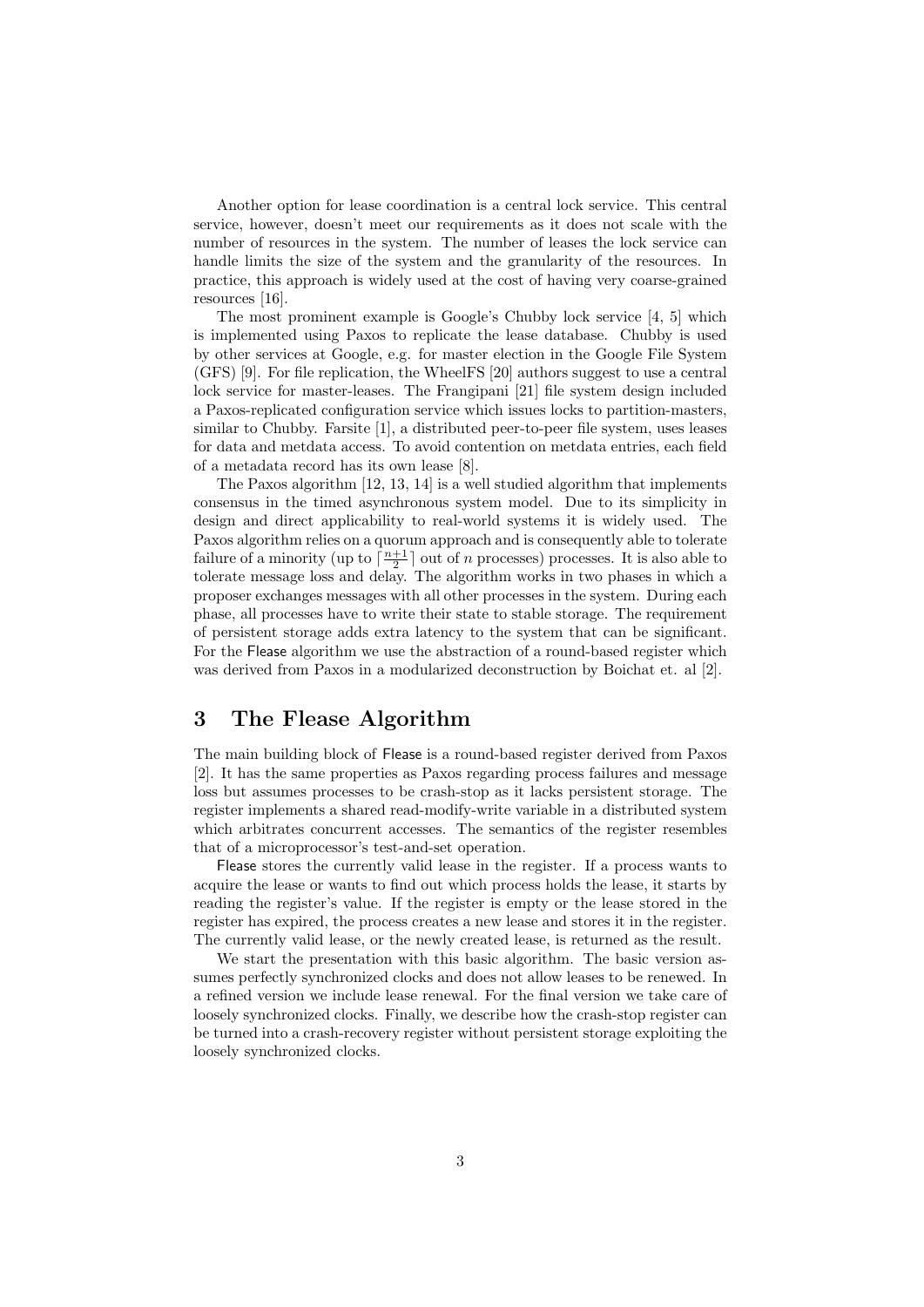#### 3.1 System Model and Definitions

We assume a system model similar to the timed asynchronous model defined in [7] with a finite and fixed set of processes  $\Pi = p_1, p_2..p_n$  with each processes making progress at its own speed. We also assume that each process  $p_i$  has access to a local (hardware) clock  $c_i$ . These clocks exhibit a strictly monotonically increase of the time they return, i.e.  $c_i(t) < c_i(t')$  if  $t < t'$ . We require that the processes maintain a loosely synchronized time, i.e. there is a known upper bound  $\epsilon$  on the drift between any two clocks. This means that the difference of the time reported by two clocks  $c_i(t)$  and  $c_j(t)$  at the global time t is always less or equal  $\epsilon$ . At any time t the following condition must hold:  $\forall p_i, p_j \in \Pi \ (\epsilon \geq |c_i(t) - c_j(t)|)$ . Our assumption of loosely synchronized clocks is a stricter requirement than the maximum known drift of the clock rates as required by the timed asynchronous model. To simplify the presentation, we start with an initial version of Flease that assumes perfectly synchronized clocks, i.e.  $\epsilon = 0$ . In the final version, we extend the algorithm to also consider loosely synchronized clocks.

We assume the communication channels to be unreliable in the sense that messages can be lost and delayed but are not altered or duplicated. To simplify the presentation we start with a crash-stop model in which processes stop after failing. For the final version of the algorithm, we extend this to a crash-recovery model where processes recover and re-join the system after failing. We do not assume that our processes have access to stable storage.

A lease is defined as a tuple  $\lambda = (p_i, t)$ . The lease is held by process  $p_i$  and is valid as long as  $c_i(t_{now}) < t$ . A lease has expired if  $c_i(t_{now}) > t$  with  $t_{now}$  as the current time. We define the maximum time span of a lease to be valid as  $t_{max}$ . For the system to make progress, we require that  $t_{max} > \epsilon$ .

#### 3.2 The Distributed Round-Based Register

The algorithm for the register is shown in figure 1. The register has two operations: READ(k) and WRITE(k, v). k is a unique identifier generated by the process initiating the operation. In Paxos  $k$  is the ballot number of the proposal. We assume that there is total order on the values for  $k$ .  $v$  is the value to be written to the register. Both operations either commit or abort. If read commits, it returns the current value v of the register or  $\perp$  if the register is empty. The full algorithm and proof of the following lemmas can be found in [2].

**Lemma R1.** Read-abort: If  $\text{READ}(k)$  aborts, then some operation  $\text{READ}(k')$ or WRITE $(k',*)$  was invoked with  $k' \geq k$ .

**Lemma R2.** Write-abort: If  $\text{WRITE}(k, *)$  aborts, then some operation  $\text{READ}(k')$ or WRITE $(k',*)$  was invoked with  $k' > k$ .

**Lemma R3.** Read-write-commit: If  $\text{READ}(k)$  or  $\text{WRITE}(k, *)$  commits, then no subsequent READ(k') can commit with  $k' \leq k$  or WRITE(k'', \*) can commit with  $k'' \leq k$ .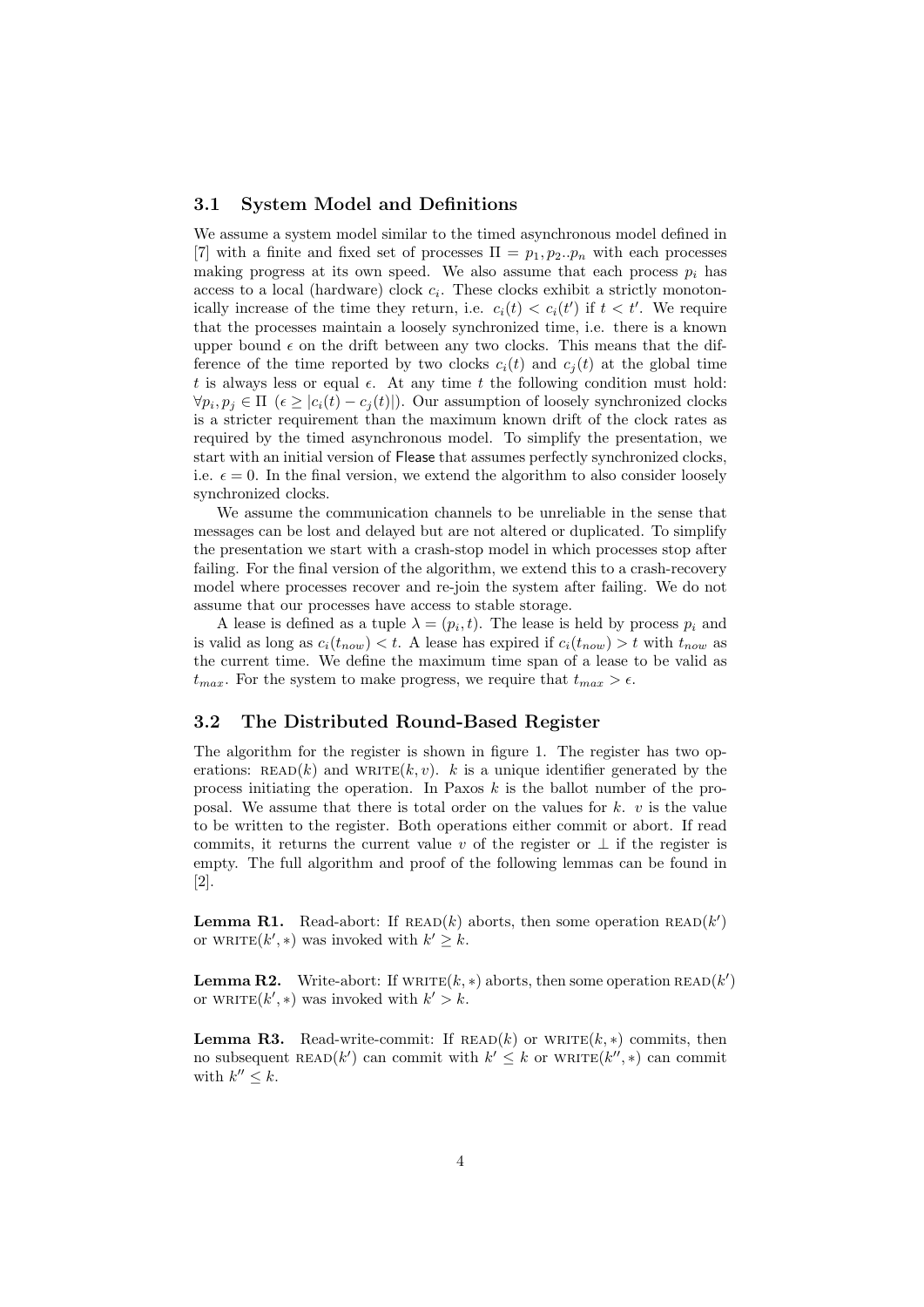Algorithm 1 round based register from [2]

```
\overline{read_i \leftarrow 0}write_i \leftarrow 0v_i \leftarrow \perpprocedure \text{READ}(k)send (READ,k) to all processes in \Piwait until received (ackREAD,k,*,*) or (nackREAD,k)
            from \lceil \frac{n+1}{2} \rceil processes
   if received at least one (nackREAD, k) then
       return (abort,⊥)
   else
       select the [ackREAD,k, k', v] with the highest k'return (commit,v)end if
end procedure
procedure \text{WRITE}(k, v)send (WRITE,k, v) to all processes in \Piwait until received (ackWRITE,k) or (nackWRITE,k)from \lceil \frac{n+1}{2} \rceil processes
   if received at least one (nackWRITE,k) then
       return abort
   else
       return commit
   end if
end procedure
upon receive (READ,k) from p_iif write_i \geq k or read_i \geq k then
       send (nackREAD,k) to p_jelse
       read_i \leftarrow ksend (ackREAD,k, write_i, v_i) to p_jend if
end upon
upon receive (WRITE,k, v) from p_jif write_i > k or read_i > k then
       send (nackWRITE,k) to p_jelse
       write_i \leftarrow kv_i \leftarrow vsend (ackWRITE,k) to p_iend if
end upon
```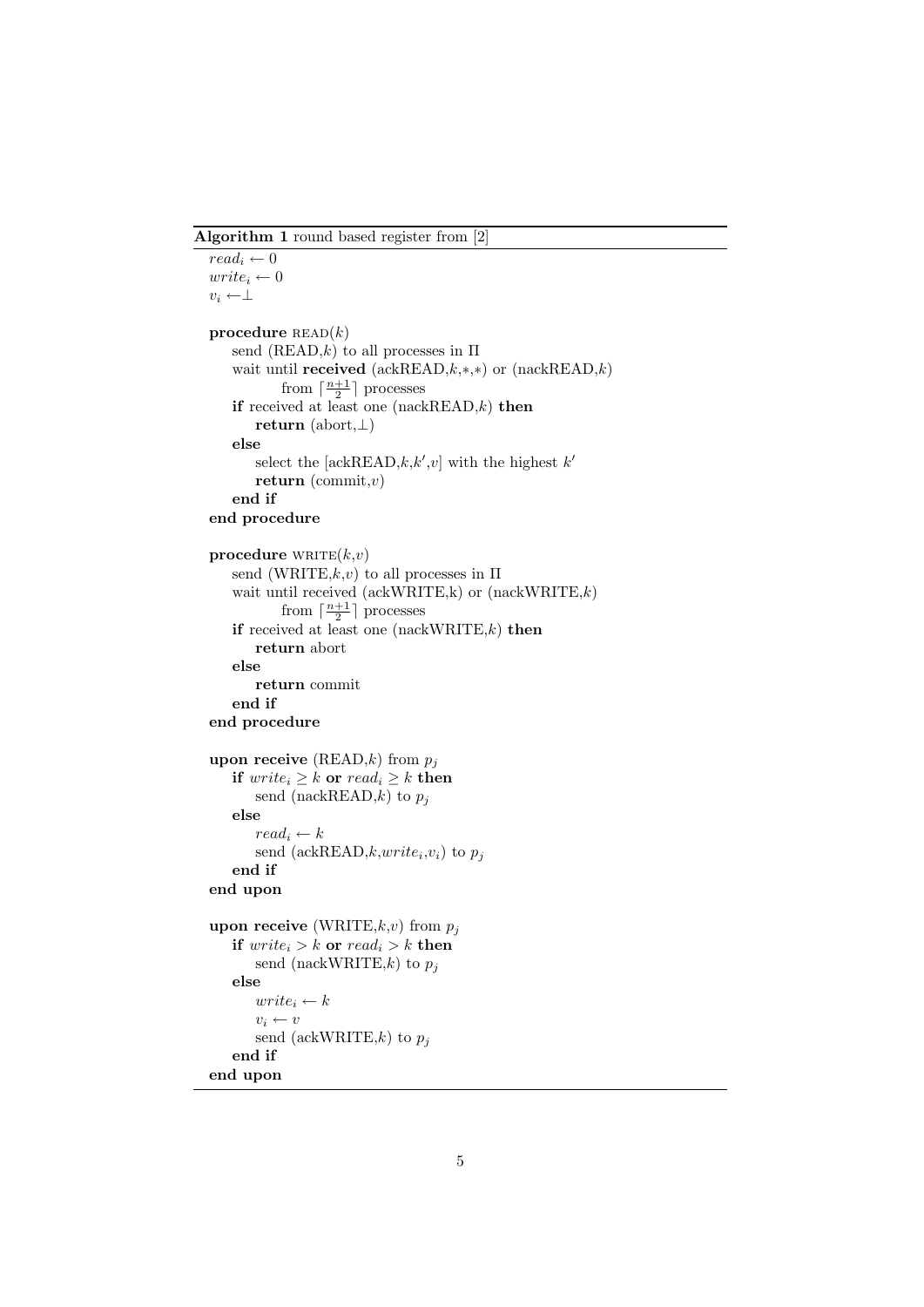**Lemma R4.** Read-commit: If  $\text{READ}(k)$  commits with v and  $v \neq \perp$ , then some operation  $\text{WRITE}(k', v)$  was invoked with  $k' < k$ .

**Lemma R5.** Write-commit: If  $\text{WRITE}(k, v)$  commits and no subsequent  $\text{WRITE}(k', v')$ is invoked with  $k' \geq k$  and  $v \neq v'$ , then any READ(k'') that commits, commits with v if  $k'' > k$ .

#### 3.3 The basic Flease algorithm

```
Algorithm 2 The basic algorithm
  procedure \text{GETLEASE}(k)if READ(k) = (commit, \lambda) then
           if \lambda = \perp or \lambda.t < t_{now} then
               \lambda \leftarrow (p_i, t_{now} + t_{max})end if
           if \text{WRITE}(k, \lambda) = \text{commit} then
               return (commit,\lambda)
           end if
      end if
      return (abort,⊥)
  end procedure
```
The basic version of Flease is shown in algorithm 2. The GETLEASE procedure returns either the currently valid lease or a new lease with the local process as the lease owner.

**Property L1.** Lease invariant: If a process p decides  $\lambda = (p, t)$  then any other process will decide  $\lambda$  until  $t_{now} > t$ . This is similar to the agreement property of consensus but allows hosts to decide a different value after the lease has timed out.

Proof by contradiction: Assume two processes  $p_i$  and  $p_j$  decide two different values  $\lambda = (p, t)$  and  $\lambda' = (p', t')$  with  $\lambda \neq \lambda', t > t_{now}$  and  $t' > t_{now}$ , i.e. two different leases which are valid at the same time. Without loss of generality, we assume that  $k' > k$  and that  $p_i$  decides  $\lambda$  after committing GETLEASE(k). Afterwards  $p_j$  decides  $\lambda'$  after committing GETLEASE(k'). Following Algorithm 2,  $p_j$  must commit READ(k') before calling WRITE(k',  $\lambda'$ ). The read-abort property of the register (lemma R1) ensures that the READ will commit because  $k' > k$ . Due to the write-commit property of the register (lemma R5), the READ will commit with  $\lambda$  as this value was previously written by  $p_i$ . Depending on the value of  $\lambda.t$ , process  $p_i$  will take one of the two decisions:

**Case 1:**  $\lambda t > t_{now}$  (the lease  $\lambda$  is still valid)

According to the algorithm,  $p_j$  will  $\text{WRITE}(k', \lambda)$  and decide  $\lambda' = \lambda$ . However, this is a contradiction to the assumption that  $\lambda' \neq \lambda$ .

**Case 2:**  $\lambda.t < t_{now}$  (the lease  $\lambda$  has expired) In this case,  $p_j$  would  $\text{WRITE}(k', \lambda')$  and decide  $\lambda' \neq \lambda$  but is allowed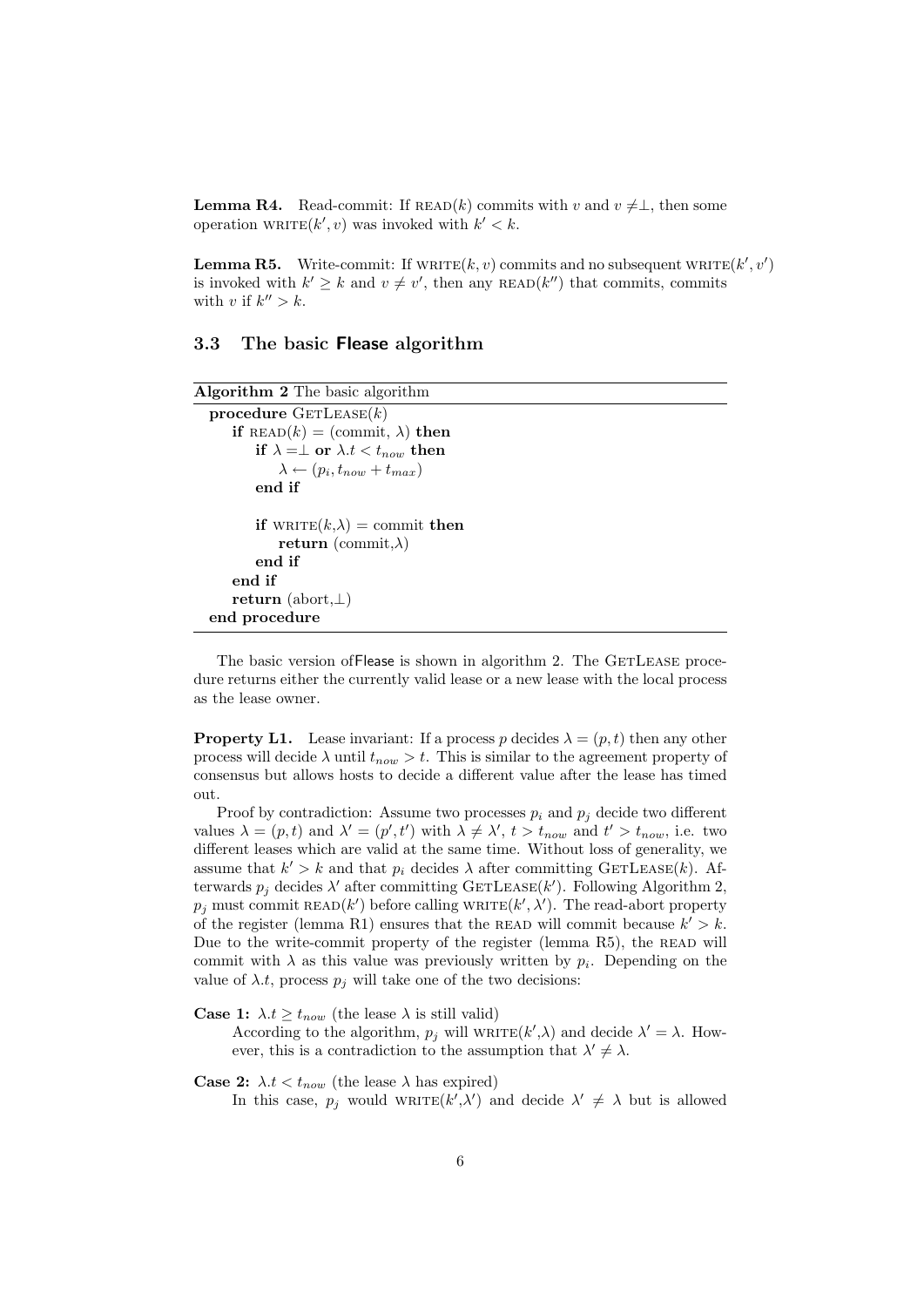to do so as we require  $p_i$  to decide  $\lambda$  only until  $t_{now} > \lambda.t$ . This is a contradiction to the assumption that  $t > t_{now}$  and  $t' > t_{now}$ .

#### 3.4 Including Lease Renewals

With the basic version (algorithm 2), the lease owner will lose its lease when the old lease has timed out and the new lease is being coordinated. During this time, which takes at least two message round trips, there is no lease and consequently the resource cannot be accessed. To avoid these interruptions, the owner of a lease should be allowed to extend the lifetime of the lease as long as the original lease is still valid. Algorithm 3 shows an extended version of the basic algorithm which includes lease renewals.

Algorithm 3 The extended algorithm with lease renewal

```
procedure \text{GETLEASE}(k)if READ(k) = (commit, \lambda) then
        if \lambda = \perp or \lambda.t < t_{now} then
              \lambda \leftarrow (p_i, t_{now} + t_{max})else if \lambda.p = p_i then
              \lambda \leftarrow (p_i, t_{now} + t_{max})end if
         if \text{WRITE}(k,\lambda) = \text{commit} then
             return (commit,\lambda)
         end if
    end if
    return (abort,⊥)
end procedure
```
To allow lease renewal we need to relax the lease invariant to require the processes to output the same lease owner, not necessarily the same lease timeout.

**Property L2.** Lease invariant: If a process p decides  $\lambda = (p_l, t)$  then any other process will decide  $\lambda' = (p'_l, t')$  with  $p'_l = p_l$  and  $t' \geq t$  until  $t_{now} > t$ .

The proof by contradiction is similar as the proof for property L1. However, we assume that two processes  $p_i$  and  $p_j$  decide two different values  $\lambda = (p_l, t) \neq$  $\lambda' = (p'_l, t')$  with  $t > t_{now}$  and  $t' > t_{now}$  and  $p_l \neq p'_l$ , i.e. two different leases which are valid at the same time and have different lease owners. Depending on the value of  $\lambda.t$ , process  $p_j$  will take one of the three decisions:

**Case 1:**  $\lambda \cdot t \geq t_{now}$  (lease  $\lambda$  is still valid)

**Case 1a:**  $\lambda.p \neq p_j$  ( $p_j$  does not hold the lease) Same as case 1 in proof of lemma 1.

**Case 1b:**  $\lambda.p = p_j$  ( $p_j$  holds the lease)

According to the algorithm,  $p_j$  will  $\text{WRITE}(k', \lambda')$  and decide  $\lambda'$  with  $p'_l = p_l$  and  $t' > t$ . However, this is a contradiction to the assumption that  $p' \neq p$ .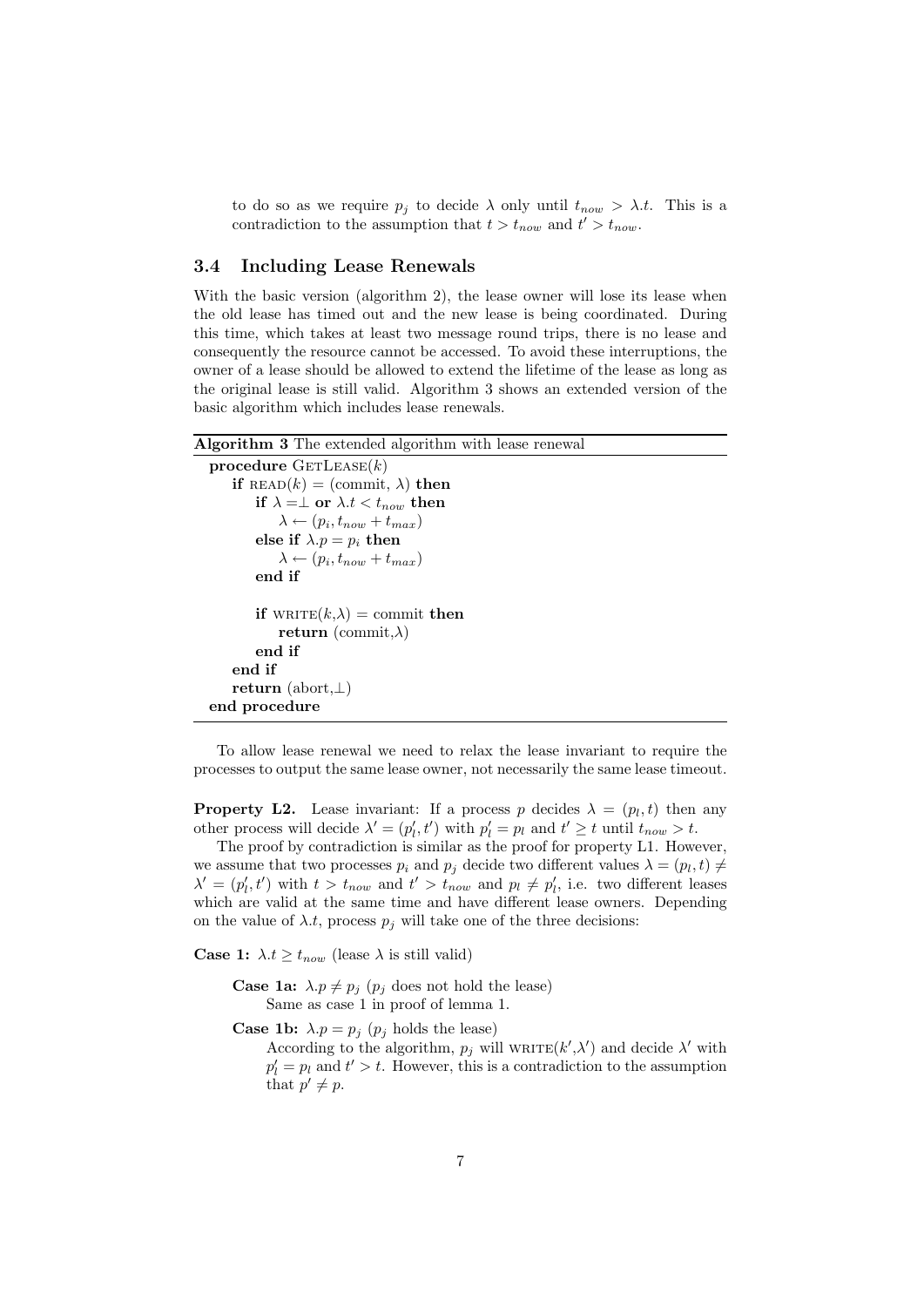**Case 2:**  $\lambda \cdot t < t_{now}$  (the lease has expired)

In this case,  $p_j$  would  $\text{WRITE}(k', \lambda')$  and decide  $\lambda'$  but is allowed to do so as we require  $p_i$  to decide  $\lambda$  only until  $t_{now} > \lambda.t$ . This is a contradiction to the assumption that  $t > t_{now}$  and  $t' > t_{now}$ .

#### 3.5 Allowing Processes to Recover

The round-based register assumes a crash-stop model as it does not use persistent storage to recover the register content after a crash. In order to allow the register to recover from a crash, the values for  $k$  must be stored on stable storage for each READ(k) and k as well as v must be stored for WRITE(k, v). Thus, the state of the register on each node i comprises of the three values  $read_i, write_i$ and  $v_i$ .

With leases we can exploit the fact that leases expire: In our algorithm, an empty register or a register with a lease that has expired are equal. Therefore, we can turn the register into a crash-recovery model for our leases. We require a recovering process to wait until  $t_{max}$  has passed, before it can rejoin the system. During this waiting period, the process is not allowed to participate in lease coordination and must not send messages. By waiting until  $t_{max}$  has passed, we can guarantee that any lease which was in the register when the process crashed has timed out.

A second problem with crash-recovery is that we have to ensure that the register will abort a READ or WRITE with  $k'$  if  $k'$  is smaller than the k used for the previous READ and/or WRITE operation (lemmas R1 and R2). However, a process which recovered from a crash has lost its complete state which also includes the  $read_i$  and  $write_i$ . To guarantee that any k' used after such a crash is larger than the maximum  $k$  seen before the crash, we take again advantage of synchronized clocks. We use the current time as the ballot number and therefore guarantee that  $k' > k$  always holds. To distinguish messages sent at the same time, we use a ballot number  $k = (t, id_p)$  with  $id_p$  being a unique process id.

#### 3.6 Final Algorithm with Loosely Synchronized Clocks

An algorithm based on perfectly synchronized clocks is of little practical use. To make Flease suitable for real-world use, we extend it to work with loosely synchronized clocks as in FaTLease. As mentioned earlier, we expect host clocks to be loosely synchronized, i.e. the difference between any two clocks does not exceed a certain maximum.

Algorithm 4 is an extended version of the algorithm with lease renewal (Fig. 3) which also takes the clock skew into account. We introduce a safety period sp between the time when the lease expires and when a new lease can be issued. During the safety period it is unknown if the current lease holder still considers the lease to be valid or expired due to the clock skew. However, after  $\epsilon$  time, any host can safely assume that the lease has expired on all hosts and can execute the regular algorithm 3.

It is easy to see that the algorithm is correct regarding the lease invariant as this part is identical to algorithm 3.

Crash-Recovery with Loosely Synchronized Clocks. Since we assume that  $\epsilon < t_{max}$ , we can also guarantee  $k' > k$  in the case of loosely synchronized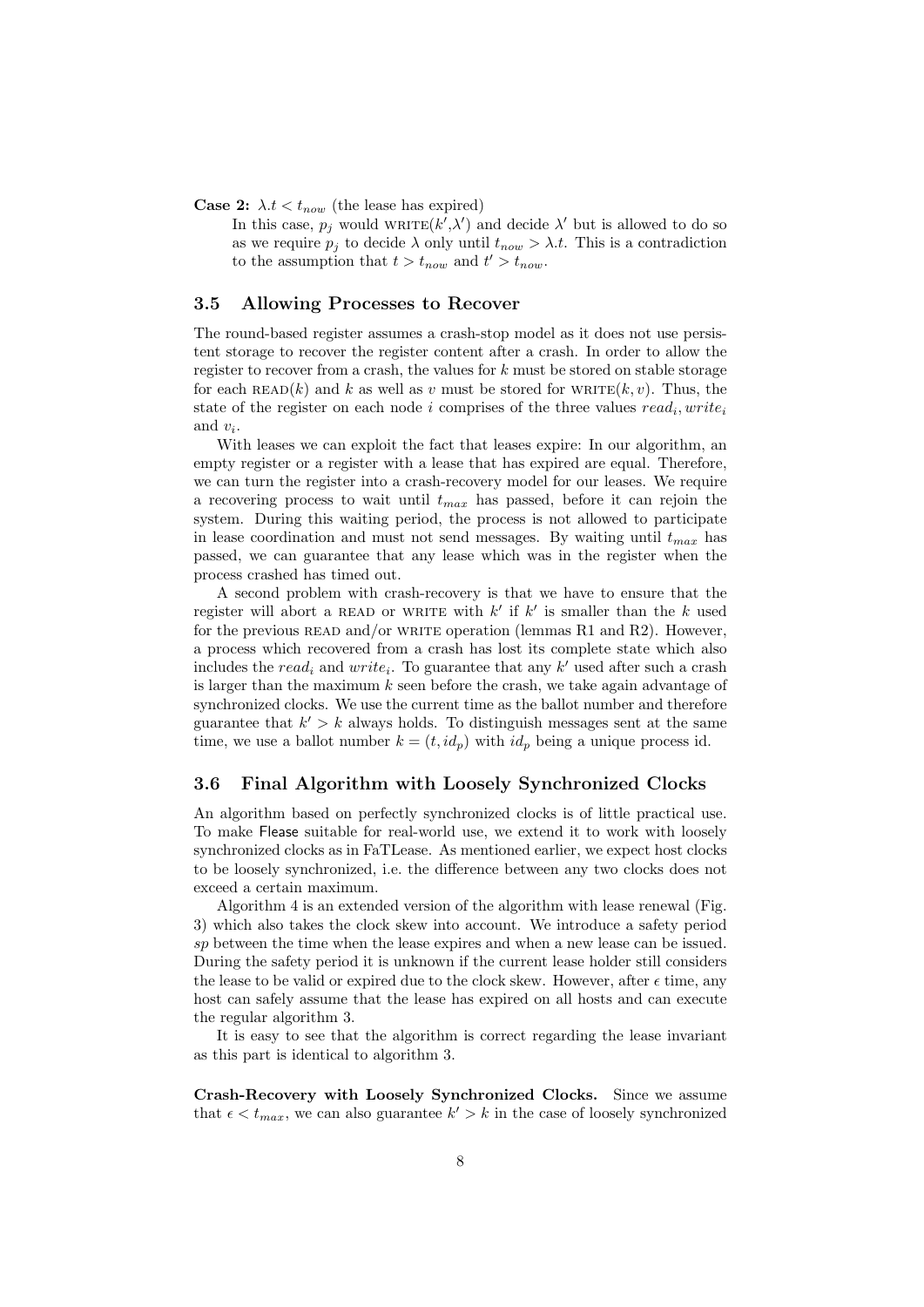Algorithm 4 The full Flease algorithm for loosely synchronized clocks

```
procedure \text{GETLEASE}(k)if \text{READ}(k) = (\text{commit}, \lambda) then
        if \lambda.t < t_{now} and \lambda.t + \epsilon > t_{now} then
             wait for \epsilonreturn \text{GETLEASE}(k')) \triangleright with k' > kend if
        if \lambda = \perp or \lambda.t < t_{now} then
             \lambda \leftarrow (p_i, t_{now} + t_{max})else if \lambda.p = p_i then
             \lambda \leftarrow (p_i, t_{now} + t_{max})end if
        if \text{wRITE}(k, \lambda) = \text{commit} then
             return (commit,\lambda)
         end if
    end if
    return (abort,⊥)
end procedure
```
clocks. However, the process with the fastest clock (i.e. maximum  $c(t)$ ) will always acquire the lease. To circumvent this problem, we consider time-ranges for comparison rather than just the timestamps. As long as  $|t - t'| \leq \epsilon$  we consider the messages to be equal and use the process id and a random value to distinguish the messages.

### 4 Discussion

We have presented Flease, a decentralized and fault-tolerant algorithm for lease coordination in distributed systems. Our proofs demonstrate that Flease guarantees the exclusiveness of leases.

Compared to coordinating leases with Paxos, Flease offers the same faulttolerance and cost in terms of messages and message round-trips. However, it is more efficient as it does not require persistent storage consuming less resources on the hosts it is executed on. This is particularly important in distributed file systems and databases which require the maximum I/O performance. For these systems, Flease offers a scalable alternative to centralized lock services.

# 5 Acknowledgments

We thank Minor Gordon for his detailed comments. This work has been funded partially by the European Commission's IST programme as part of XtreemOS project under contract #FP6-033576.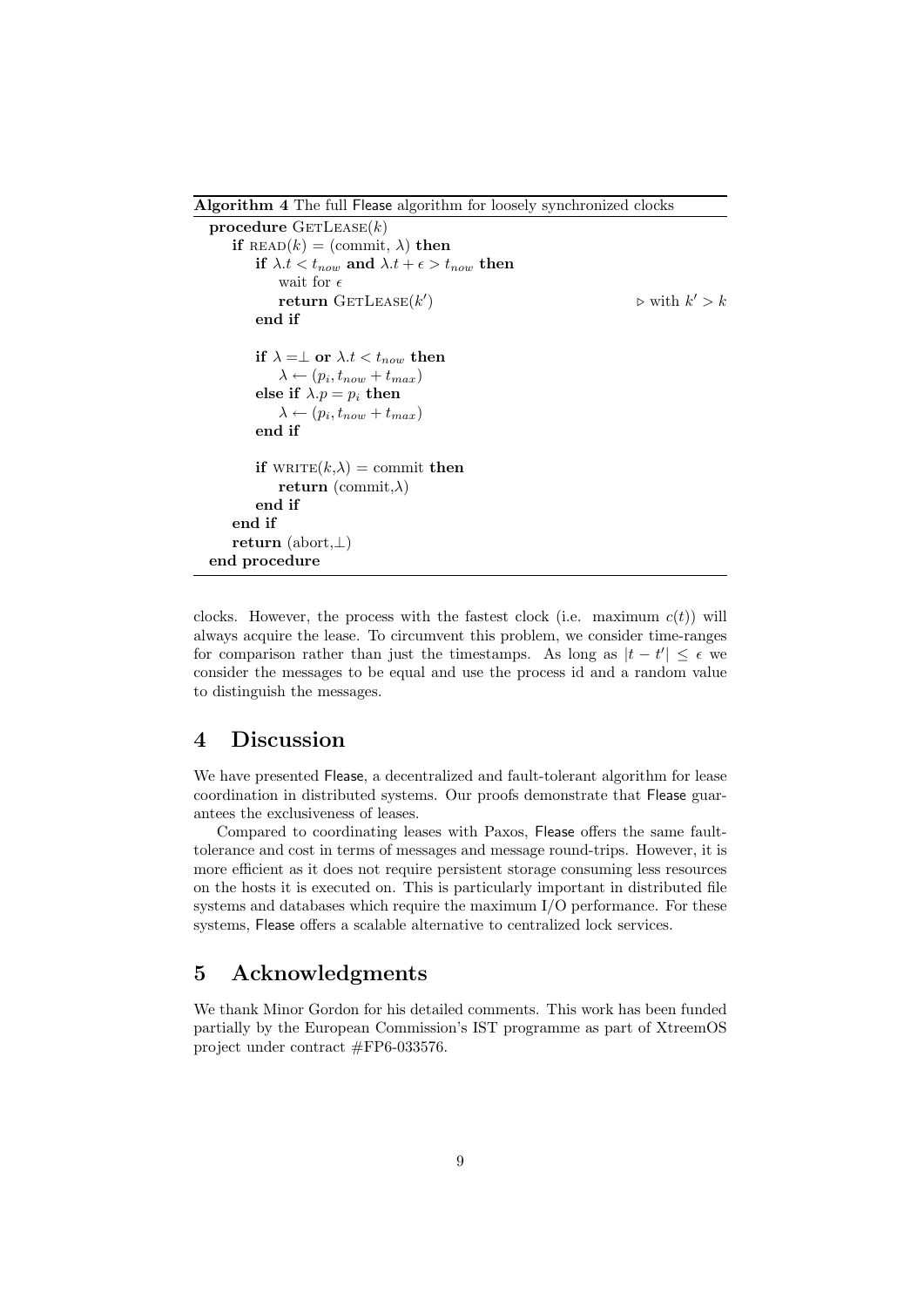## References

- [1] A. Adya, W. J. Bolosky, M. Castro, G. Cermak, R. Chaiken, J. R. Douceur, J. Howell, J. R. Lorch, M. Theimer, and R. P. Wattenhofer. Farsite: federated, available, and reliable storage for an incompletely trusted environment. In OSDI '02: Proceedings of the 5th symposium on Operating systems design and implementation, pages 1–14, New York, NY, USA, 2002. ACM Press.
- [2] R. Boichat, P. Dutta, S. Frolund, and R. Guerraoui. Deconstructing paxos. SIGACT News, 34(1):47–67, 2003.
- [3] R. Boichat, P. Dutta, and R. Guerraoui. Asynchronous leasing. In WORDS '02: Proceedings of the The Seventh IEEE International Workshop on Object-Oriented Real-Time Dependable Systems (WORDS 2002), page 180, Washington, DC, USA, 2002. IEEE Computer Society.
- [4] M. Burrows. Chubby distributed lock service. In Proceedings of the  $7<sup>th</sup>$ Symposium on Operating System Design and Implementation, OSDI'06, Seattle, WA, November 2006.
- [5] T. D. Chandra, R. Griesemer, and J. Redstone. Paxos made live: an engineering perspective. In PODC '07: Proceedings of the twenty-sixth annual ACM symposium on Principles of distributed computing, pages 398– 407, New York, NY, USA, 2007. ACM Press.
- [6] G. Chockler and D. Malkhi. Light-weight leases for storage-centric coordination. Int. J. Parallel Program., 34(2):143–170, 2006.
- [7] F. Cristian and C. Fetzer. The timed asynchronous distributed system model. IEEE Trans. Parallel Distrib. Syst., 10(6):642–657, 1999.
- [8] J. R. Douceur and J. Howell. Distributed directory service in the farsite file system. In OSDI '06: Proceedings of the 7th symposium on Operating systems design and implementation, pages 321–334, Berkeley, CA, USA, 2006. USENIX Association.
- [9] S. Ghemawat, H. Gobioff, and S.-T. Leung. The Google file system. In SOSP '03: Proceedings of the nineteenth ACM symposium on Operating systems principles, pages 29–43, New York, NY, USA, 2003. ACM Press.
- [10] C. Gray and D. Cheriton. Leases: an efficient fault-tolerant mechanism for distributed file cache consistency. In SOSP '89: Proceedings of the twelfth ACM symposium on Operating systems principles, pages 202–210, New York, NY, USA, 1989. ACM Press.
- [11] F. Hupfeld, B. Kolbeck, J. Stender, M. Högqvist, T. Cortes, J. Marti, and J. Malo. Fatlease: scalable fault-tolerant lease negotiation with paxos. In HPDC '08: Proceedings of the 17th international symposium on High performance distributed computing, pages 1–10, New York, NY, USA, 2008. ACM.
- [12] L. Lamport. The part-time parliament. ACM Transactions on Computer Systems, 16(2):133–169, 1998.